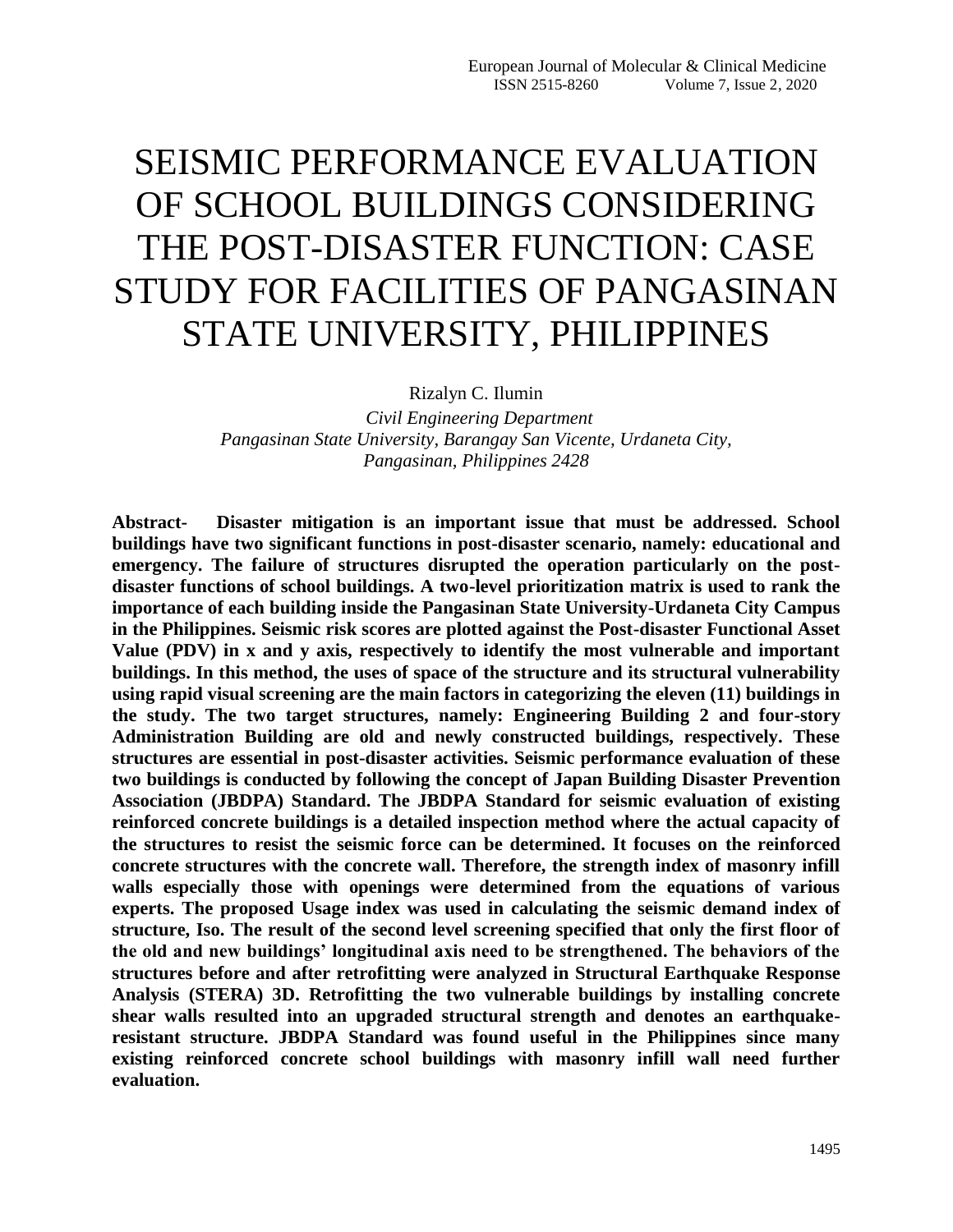#### **Keywords – JBDPA standard; post-disaster functional asset value, masonry infill wall**

### I. PANGASINAN STATE UNIVERSITY, URDANETA CITY CAMPUS

Schools must be resilient during hazardous events such as earthquakes so that their operations would not be affected. During disasters, schools have an added value and important function in post-disaster activities. Schools are often used as evacuation centers. However, when schools are damaged, the school's mission of continuously providing quality education will be disrupted. Pangasinan State University (PSU), Urdaneta City campus is one of the nine (9) branch campuses of PSU and it is located at National Road, Barangay San Vicente, Urdaneta City, Pangasinan, Philippines. It has a total land area of twenty-five thousand four hundred ninety-nine square meters (25, 499 m2). The city has a geographical coordinates of 15.9835° N and 120.6334° E. A case study was conducted to guide the school administrators in determining which of the school facilities need immediate action.

#### II. SEISMIC PERFORMANCE EVALUATION

#### *2.1 Japan Building Disaster Prevention Association (JBDPA) Standard*

The purpose of this study is to further evaluate the seismic performance of old and newly constructed structures, namely: Engineering Building 2 and Administration Building, respectively. The concept of the Japan Building Disaster Prevention Association (JBDPA) Standard for Seismic Evaluation of Existing RC buildings served as a guide to scrutinize the structural integrity of these buildings utilizing the first and second level of screening. The Post-Disaster Functional Asset Value (PDV) refers to the combined values obtained from educational and emergency functions which signify the importance of the school buildings in post-disaster activities. The study of Ilumin and Oreta (2018) furtherly describes the significance of a structure wherein the importance ratings of various uses of space together with their equivalent area occupied and actual capacities are considered in the ranking of the buildings. In a post-disaster scenario, school buildings have two important functions which are educational and emergency. The proposed usage indices for the two buildings were applied to emphasize their vulnerability and importance. The post-disaster functional asset value index (PDV) was associated to define the corresponding usage index, U, in determining the standard level of safety required for the particular location.

## *2.2. Methodology*

The two regular geometric shape structures were evaluated by following the concept of the JBDPA Standard in determining the strength capacity of the reinforced concrete and structural steel buildings. The equivalent number of reinforcements of the steel reinforced concrete columns was considered to employ the concept of the JBDPA Standard. The strength index of masonry infill wall was integrated to the strength of columns to determine its contribution to the whole structural system. The post-disaster functional asset value (PDV) was associated with the usage index to achieve the corresponding seismic demand index. The equations for the strength indices of the infill walls taken from Alwashali et al. (2017) and JBDPA Standard were compared. The strengths of vertical members such as columns and walls were combined to arrive at the current strength capacity of the structure. The vulnerable buildings were retrofitted using the reinforced concrete shear wall to increase their strength. The seismic performance of the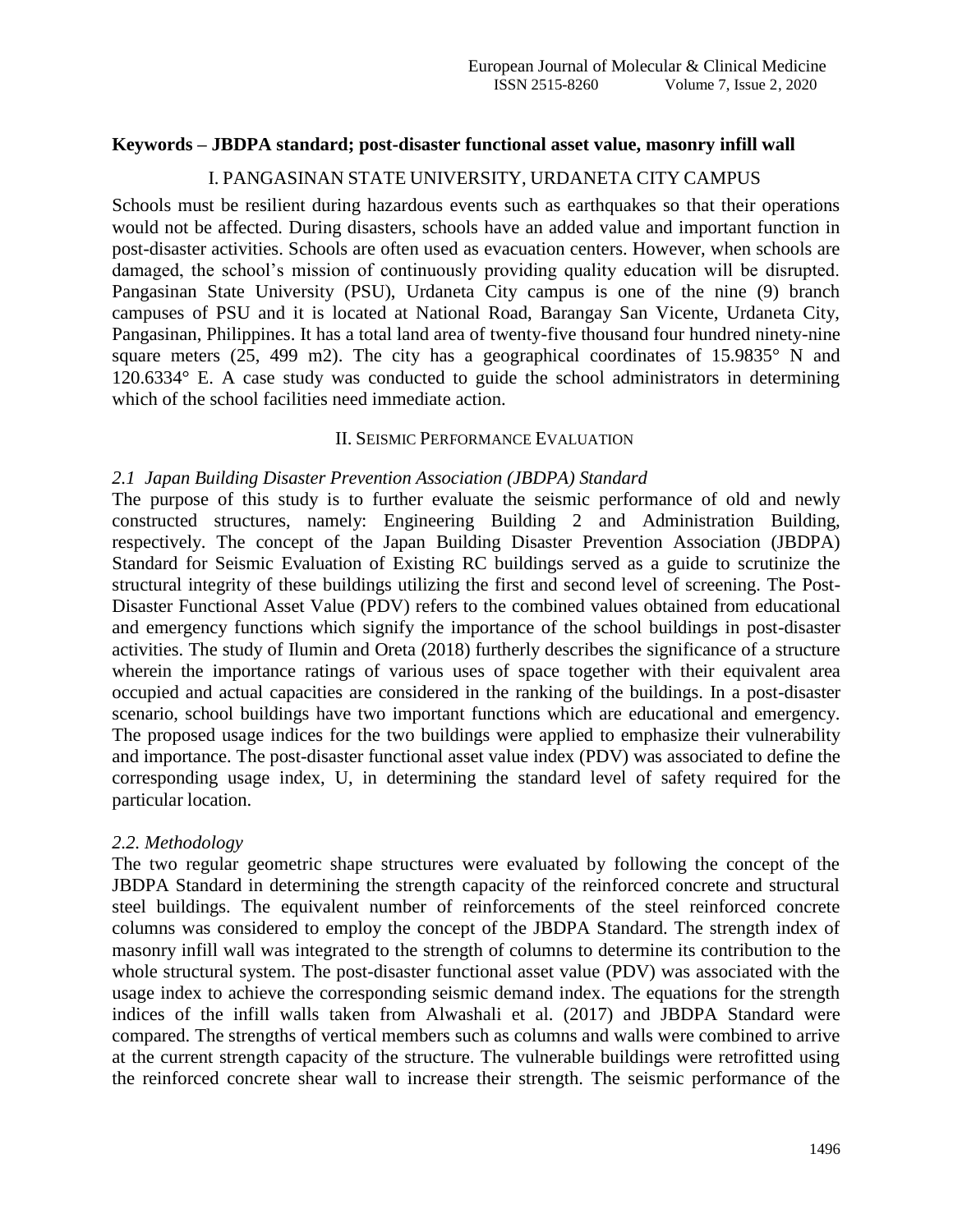target buildings before and after retrofitting was analyzed using STERA 3D and verified the structural integrity of the strengthened buildings using the second level screening.

#### *2.3. Post-disaster functional asset value (PDV) index*

The prioritization matrix was utilized to figure out the corresponding usage index for each building. Ilumin and Oreta (2011) divided this matrix into four quadrants that represent the Priorities I, II, III, and IV. For each quadrant, letters A, B, C, and D indicate the order of priority where A="Very High", B="High", C="Moderate", and D="Low" as shown in Figure 2. The Post-disaster functional asset value (PDV) refers to the combined values obtained from educational and emergency functions of the school. It is a numerical representation for buildings with different levels of importance to signify the uses of space which are excellent in postdisaster activities. The vulnerable buildings were determined to employ the detailed evaluation and retrofit.

In this study, the seismic performance of the two target structures, namely: Engineering Building 2 and Administration Building which also corresponds to Bldg 2 and Bldg 10, respectively were evaluated using the JBDPA Standard as shown in Figure 2. The former is an old two-story reinforced concrete building with 9.5m width and 57.5 m length which was built in the year 1985. The latter is a four-story building constructed last 2015 with the dimensions of 20m wide and 35m long. This steel structure with a soft story part in its ground floor is utilized as a parking area. The usage index, U, of the JBDPA Standard and NSCP 2015 were modified. In this study, the usage index with the range of 1.25-2.0 was proposed. The corresponding value of U based on the school buildings' vulnerability and importance can easily be traced due to the evenly distributed indices. The PDV index and seismic index are plotted as shown in Figure 1 to determine the structure's equivalent Usage index as presented in Table 1. The outcome shown below proved that school buildings have a different level of importance in times of disaster. Moreover, it can be utilized to anticipate the degree of disruption of the school operations when these buildings are damaged.



Figure 1. Seismic risk scores are plotted against the PDV values in x and y axis, respectively.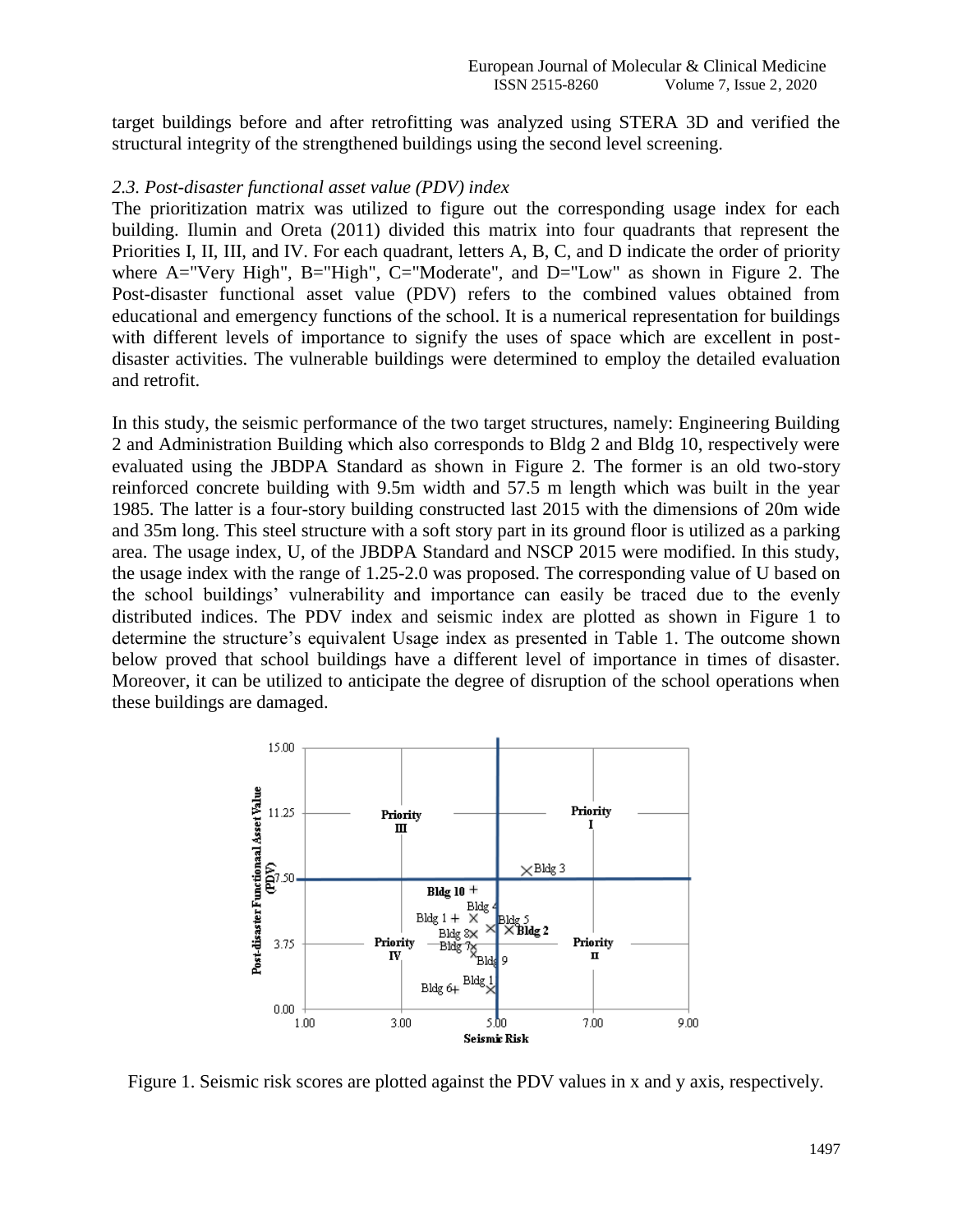

 $(a)$  (b) Figure 2. (a) Building 2 (b) Building 10

|  |  |  |  | Table 1-Proposed Usage Index, U, of the school buildings in the Philippines |
|--|--|--|--|-----------------------------------------------------------------------------|
|  |  |  |  |                                                                             |

| <b>Level of Priority</b> | <b>Highest index</b> | <b>Priority</b> | <b>Usage Index</b> |
|--------------------------|----------------------|-----------------|--------------------|
|                          | 2                    | A               | 2                  |
| I                        |                      | B               | 1.95               |
|                          |                      | $\mathcal{C}$   | 1.9                |
|                          |                      | D               | 1.85               |
|                          | 1.8                  | A               | 1.8                |
| $\mathbf{I}$             |                      | B               | 1.75               |
|                          |                      | $\mathbf C$     | 1.7                |
|                          |                      | D               | 1.65               |
|                          | 1.6                  | A               | 1.6                |
| III                      |                      | B               | 1.55               |
|                          |                      | $\mathcal{C}$   | 1.5                |
|                          |                      | D               | 1.45               |
|                          | 1.4                  | $\mathbf A$     | 1.4                |
| IV                       |                      | B               | 1.35               |
|                          |                      | $\mathsf{C}$    | 1.3                |
|                          |                      | D               | 1.25               |

## *3.4 Following the concept of the JBDPA Standard*

Seismic index of structure, Is, connotes the actual lateral loads resisting capacity of an existing building and can be calculated using Eq. (1) where Eo refers to basic seismic index. Irregularity indices  $(S_D)$  equal to 1.0 and 0.90 for the old and newly constructed buildings, respectively denote the effect of structural shape and distribution of unbalanced stiffness. On the other hand, the time index, T, of values 0.8 and 1.0 defines the age and deterioration of the target buildings. In judging the seismic safety of a structure, this index should be equal to or greater than the seismic demand index, Iso, to conclude that the building is structurally sound. The seismic demand index of structure, Iso, was determined using Eq. (2). The values of basic seismic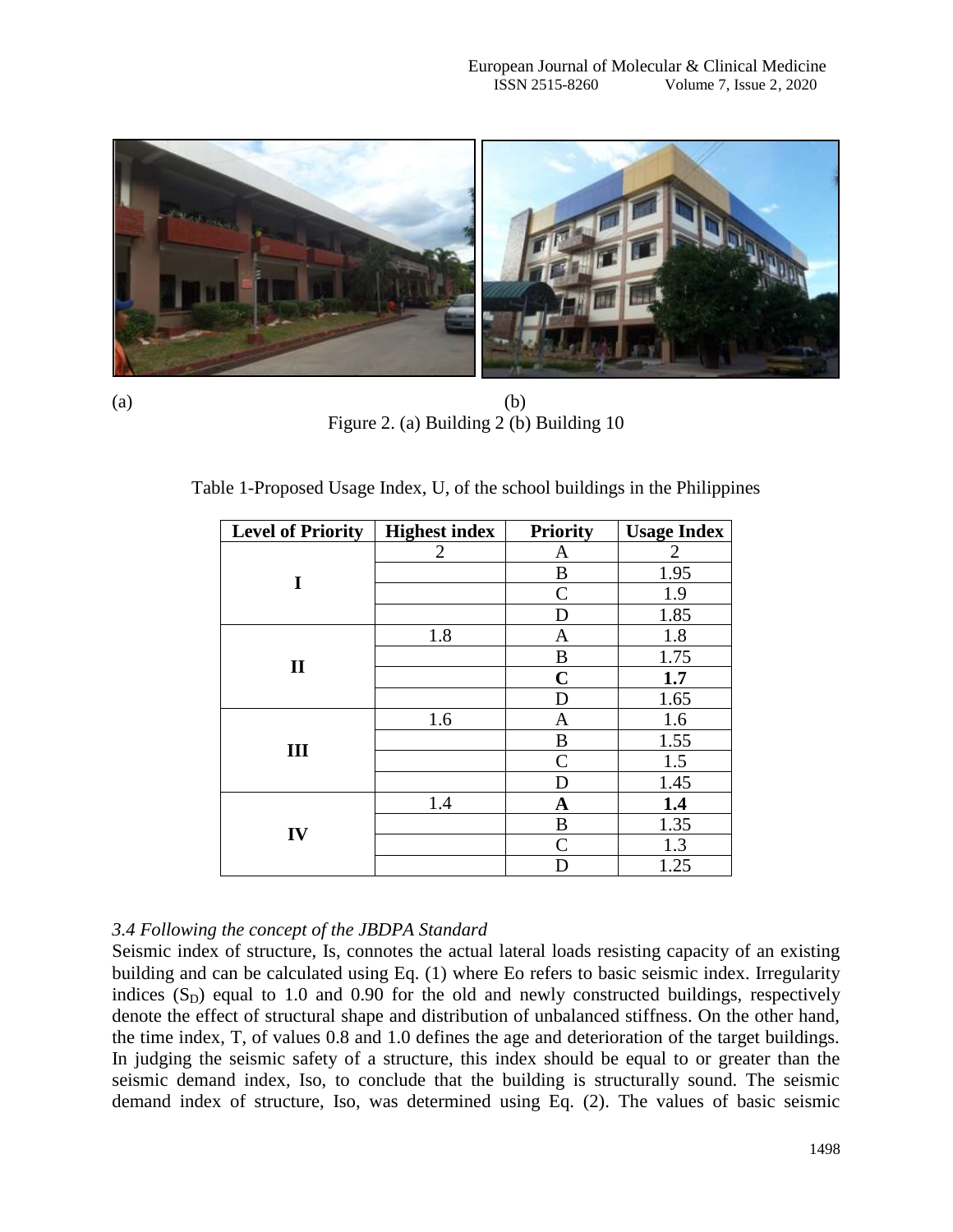demand index of structure,  $E_s$ , for both first and second level screening are 0.8 and 0.6, respectively were based on the JBDPA Standard. Zone index, Z, equal to 1.0 is a modification factor for the target buildings since they are located at zone 4 which is the highest seismicity zone in the Philippines. Ground index, G, is a numerical representation of the soil amplification, geological conditions, and interaction between soil and building based on earthquake ground motion. The value of 1.0 was assumed for the site with a very dense type of soil. The proposed usage index, U, which indicates the use and importance of the building was applied. The usage indices equal to 1.7 and 1.4 were used for the Engineering Building 2 and Administration Building, respectively.

$$
I_s = E_o \cdot S_D \cdot T \qquad (1)
$$
  

$$
I_{so} = E_S \cdot Z \cdot G \cdot U \qquad (2)
$$

#### III. PUSHOVER ANALYSIS USING STERA 3D

The pushover analysis was conducted using the structural earthquake response analysis (STERA) 3D to analyze the structural response of the target buildings before retrofitting. The yield strength of the main reinforcements in columns was equal to 275 MPa. The influence of reinforced masonry infill walls to the structures was modeled aside from the bare frame. Moreover, the area of the structural steel of the four-story building was taken into consideration. This is to compare the result gathered from the second level screening and to determine if they have corresponding outcome.

#### *3.1 Engineering Building 2 and Administration Building*

The building's maximum deformation capacity was analyzed using the pushover analysis wherein the gradual loading was exerted. Figure 3 shows that severe damage was concentrated at the first floor of the Engineering Building 2. In STERA 3D, red color indicates a ductility factor greater than 5 and when it was associated to the ductility index, it can induce large displacement. This means that the structure will suffer significant deformation wherein possibility of collapse is high. Furthermore, the yellow color connotes minimal cracking. The second level screening which is a detailed inspection method presented the same result in which the longitudinal direction of the first floor needs retrofitting.

The newly constructed soft story building was also analyzed using pushover analysis. The result showed that this building has a few severe damages at the first floor while the rest of its floors has minor damages as shown in Figure 4. Even though there was a few red color which means serious damage on the particularly area, still strengthening must be considered. The result from the second level screening gave the same remarks that first story should be retrofitted.



Figure 3. Pushover analysis of the Engineering Building 2.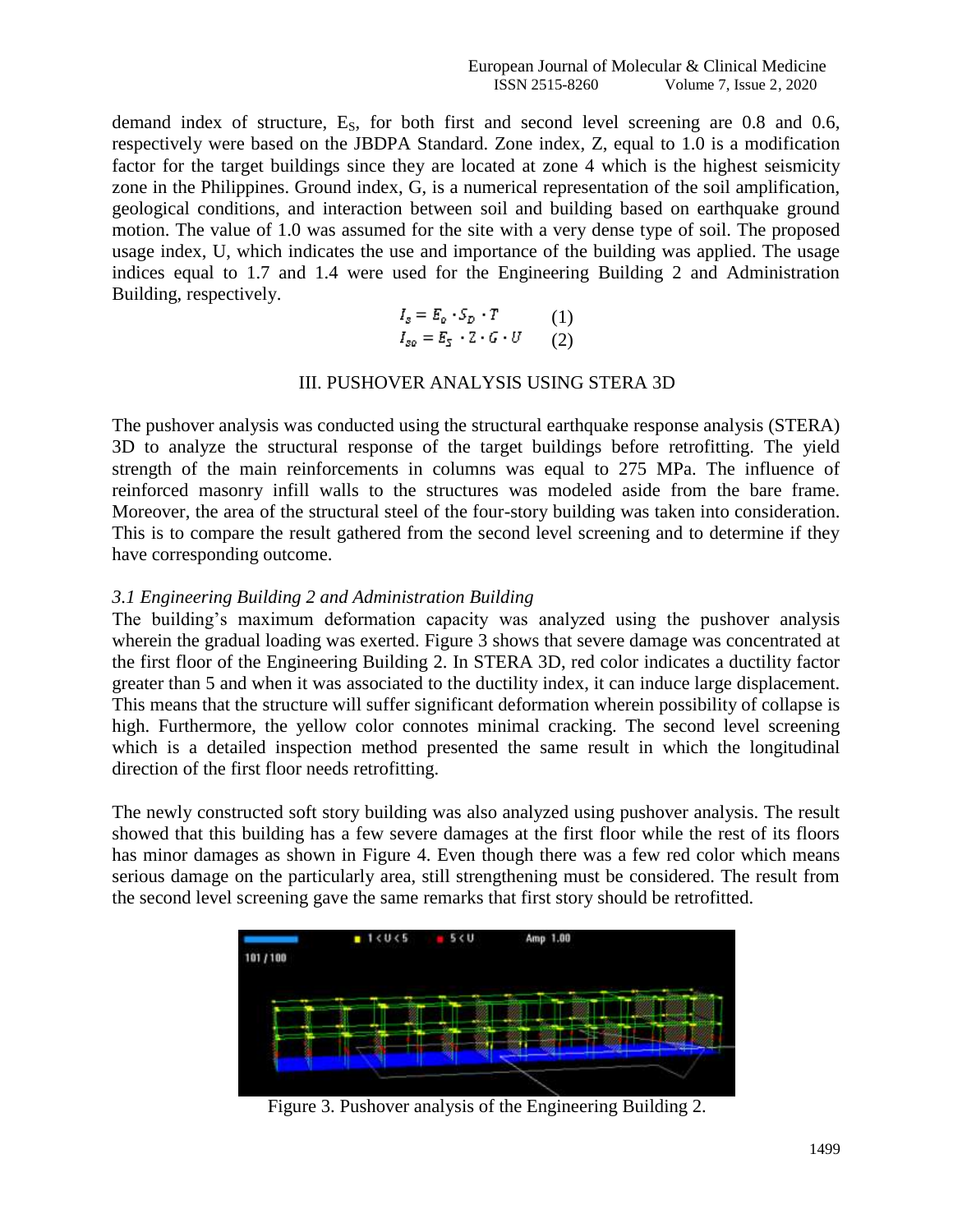European Journal of Molecular & Clinical Medicine ISSN 2515-8260 Volume 7, Issue 2, 2020



Figure 4. Pushover analysis of the Administration Building.

## IV. RESULTS AND DISCUSSION IN SEISMIC EVALUATION

The Engineering Building 2 has forty-two (42) reinforced concrete columns. The strength index of all the columns was calculated. Majority of columns failed in shear in both directions. The strength of walls in the transverse direction was added to the columns because they have the same ductility index. However, the walls in its longitudinal direction with large openings were neglected. The Administration Building has a total of sixty-two (62) steel reinforced concrete (SRC) columns. Majority of its SRC columns failed in shear in both directions. The strengths of its walls and columns were incorporated in the computation of Eo. The first level screening revealed a conservative result wherein the longitudinal and transverse directions of the Engineering Building 2 need retrofitting. Moreover, the first, second and third floors of the Administration Building require strengthening. The second level screening is a more detailed method of evaluation. It exposed that only the first stories of these two buildings along the longitudinal direction need to be retrofitted.

## *4.1 Retrofitting by Installing Reinforced Concrete Shear Panel*

The vulnerable buildings were retrofitted using the reinforced concrete shear wall to upgrade their seismic capacity. The contributions of the infilled shear panels to the vertical members of structures were verified utilizing the second level screening. Furthermore, they were modeled in STERA 3D and the technical manual version 5.8 which was also written by Saito (2017) was used to fully understand the notion behind the gathered results. Figures 5 and 6 show the location of the four and three RC shear panels of the Engineering Building 2 and Administration Building, respectively. The 16mm diameter anchors served as connectors to be installed around the existing frame with the effective embedment length of 160mm. Figure 6 shows the improved strength of the structures indicating the effectiveness of RC shear wall.



Figure 5. Rear elevation of the Engineering Building 2 showing the location of shear walls.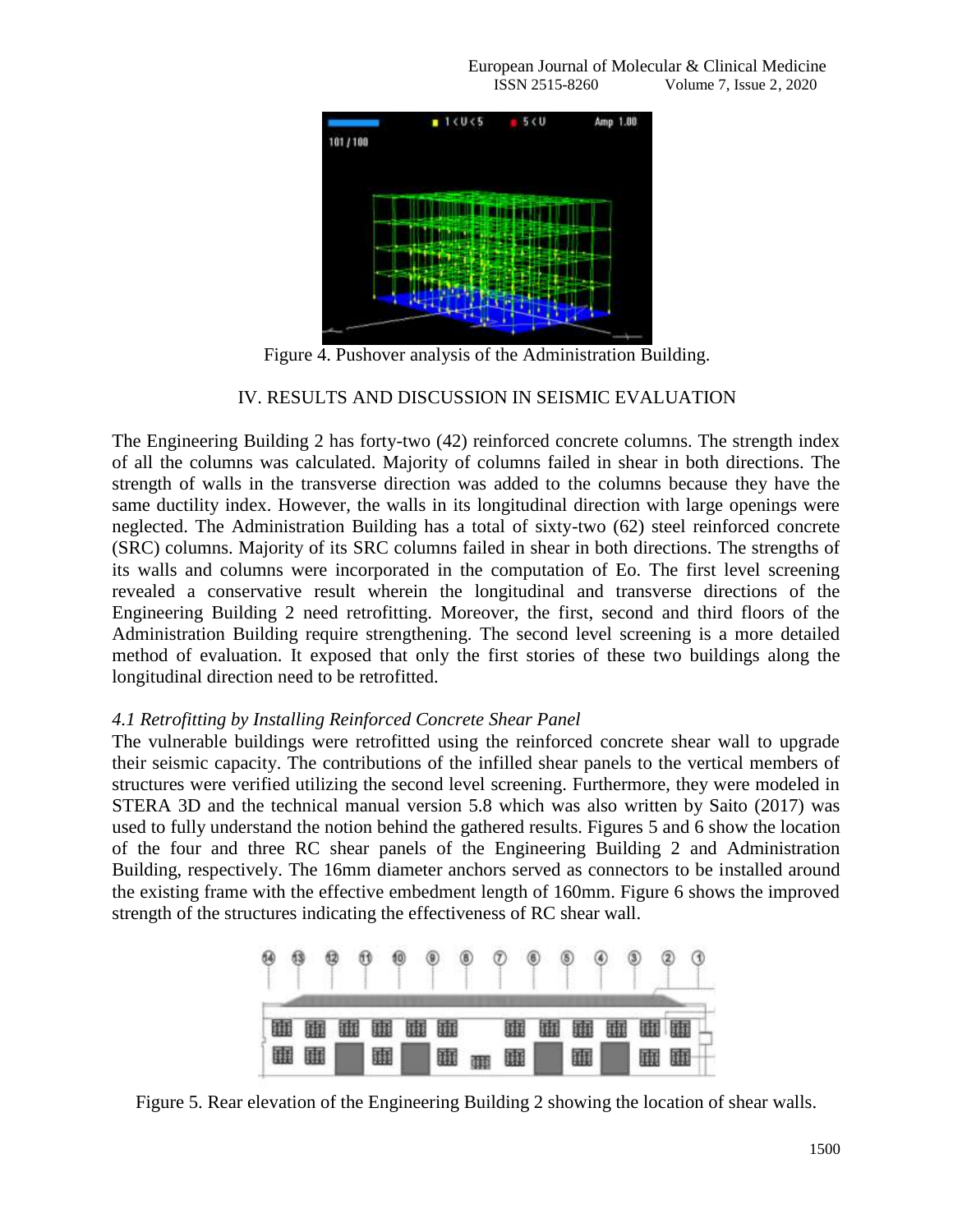

Figure 6. Rear elevation showing the location of shear walls.

## *4.2 Dynamic Analysis using Stera 3D*

The Stera 3D was utilized to analyze the behavior of the structures which were included in this study. The strong ground motion data of the 2013 Bohol earthquake from the Philippine Institute of Volcanology and Seismology (PHIVOLCS) was used in the dynamic analysis. The data was filtered using a 4th order Butterworth bandpass between 0.4-50.0 Hz. The reverse fault incurred 7.2 magnitude with a depth of 10 km and an intensity VII which means destructive, was noted in Central Visayas, Philippines. The tremor had a peak ground acceleration of 214 gal.

Retrofitting these two vulnerable buildings by installing concrete shear walls resulted into an upgraded structural strength. This denotes a resilient school building where the safety of the employees and students were ensured. Significant improvement on seismic performances of Engineering Building 2 and Administration Building are shown in Figures 7a and 7b, respectively.



Figure 7. (a)Maximum inter-story drift of Engineering Building 2 at longitudinal direction for 2013 Bohol response spectrum (b) Maximum inter story drift of Administration Building at longitudinal direction for 2013 Bohol response spectrum.